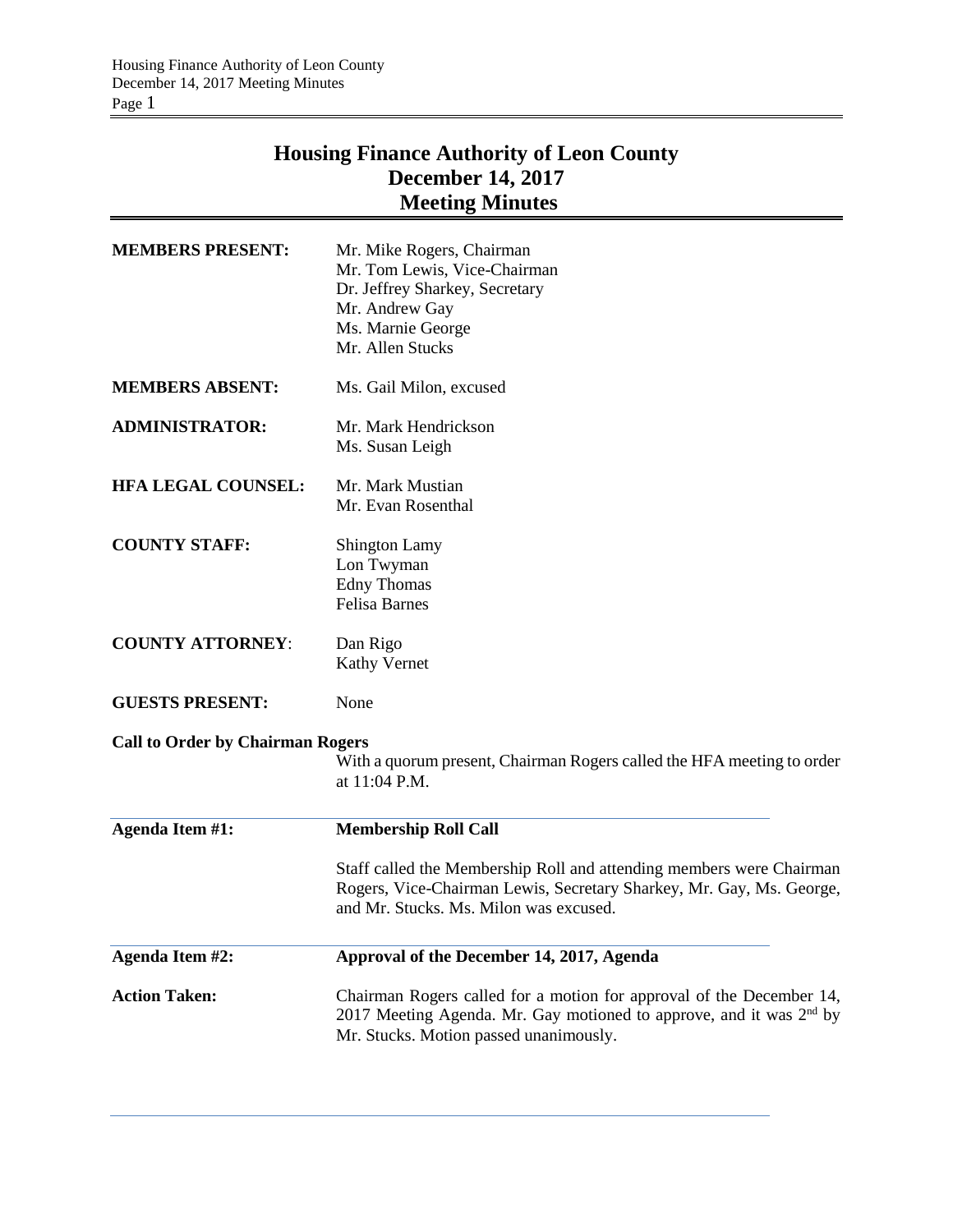| Agenda Item #3:       | Approval of the October 12, 2017 Minutes                                                                                                                                               |  |  |
|-----------------------|----------------------------------------------------------------------------------------------------------------------------------------------------------------------------------------|--|--|
| <b>Action Taken:</b>  | Chairman Rogers called for a motion for approval of the October 12, 2017<br>Meeting Minutes. Mr. Stucks motioned to approve and it was $2nd$ by Mr.<br>Gay. Motion passed unanimously. |  |  |
| <b>Agenda Item #4</b> | <b>Public Comment</b>                                                                                                                                                                  |  |  |
| <b>Action Taken:</b>  | No public comment.                                                                                                                                                                     |  |  |

## **Agenda Items #5A, 5B, & 5C Financial Report**

Mr. Gay presented a report on HFA finances, including the November 30 Balance Sheet, the YTD Budget, and the proposed Expenditure Approval list. all items related to the transition of funds from the County to the HFA. He also noted that back-up materials for all expenditures and copies of the SBA Prime and Capital City Bank statements were in the Board packet. Mr. Hendrickson reported on cash received as a result of down payment assistance loans being repaid in the Escambia program.

| Agenda Item #6A:    | <b>Emergency Repair Program</b>                                                                                                                |  |  |  |  |
|---------------------|------------------------------------------------------------------------------------------------------------------------------------------------|--|--|--|--|
|                     | Note: A copy of the Expenditure List is at the end of the minutes.                                                                             |  |  |  |  |
|                     | Mr. Stucks motioned to approve the proposed Expenditure Approval list,<br>and was 2 <sup>nd</sup> by Dr. Sharkey. Motion passed unanimously.   |  |  |  |  |
| <b>Action Taken</b> | Mr. Stucks motioned to accept the November 30, 2017 Financial<br>Statement, and was 2 <sup>nd</sup> by Dr. Sharkey. Motion passed unanimously. |  |  |  |  |

Mr. Hendrickson reported that the administration of the program by the County was part of the proposed MOU that would be considered at this meeting. He noted that the Emergency Repair Report was in the Board packet, and that the report was now available at any time via a web-based system.

**Action Taken:** No action necessary.

### **Agenda Item #6B: Request from County for Funding**

Mr. Hendrickson presented a request from the County for the HFA to fund \$12,163 of the rehabilitation of two homes owned by low-income elderly persons. He stated that the County was funding \$38,698 of CDBG monies for the rehabilitation of the homes. A discussion followed on the reason for the request and that the HFA funding was needed because the repairs were required to be made, but there was no additional CDBG money available for the repairs. Mr. Lamy answered questions on the request.

**Action Taken:** Mr. Stucks motioned to approve the request from the County for \$12,163 for Housing Rehabilitation of two homes identified in the request, and to direct staff to agenda a budget amendment in January to reflect the expenditure, and was 2<sup>nd</sup> by Dr. Sharkey. Motion passed unanimously.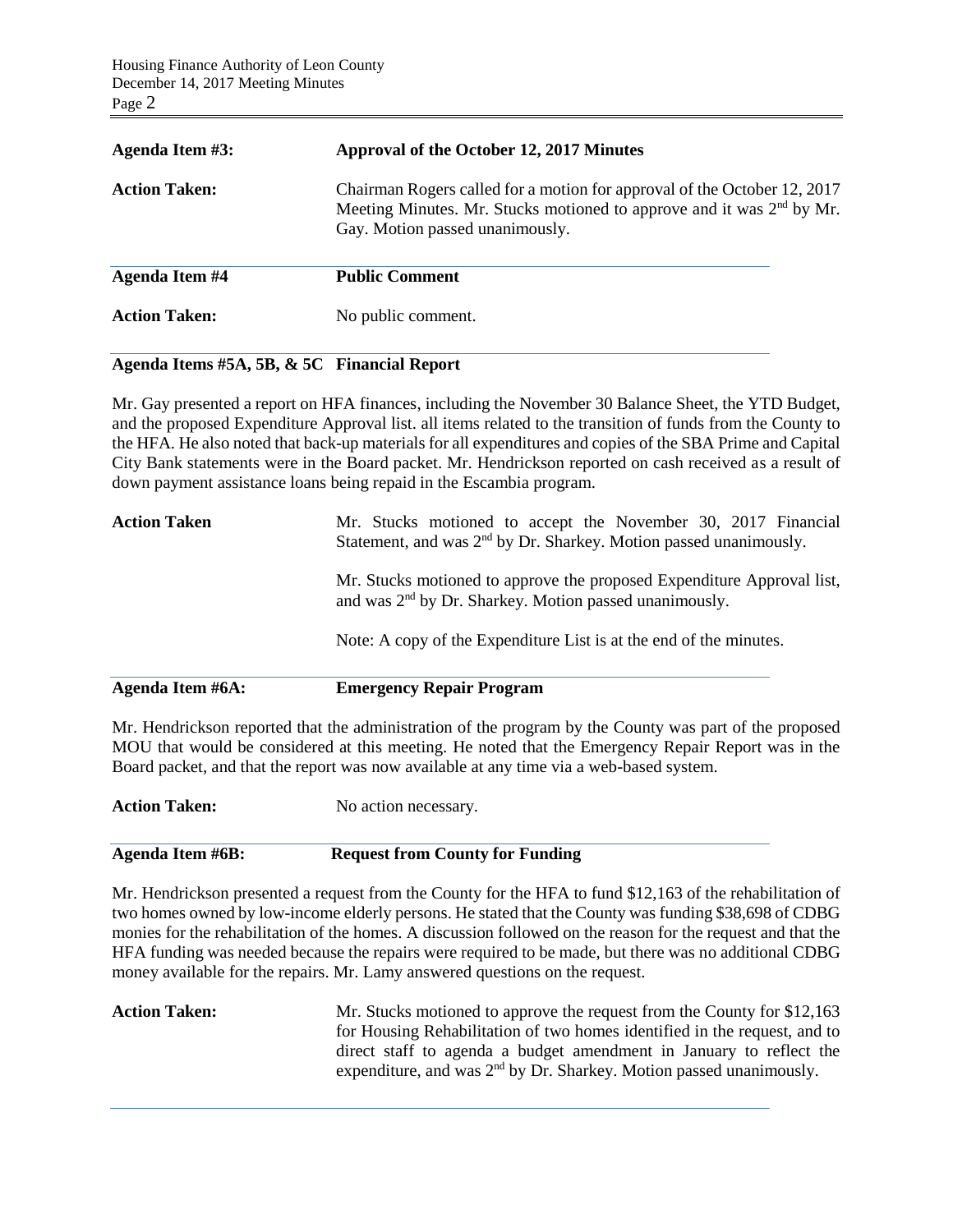#### **Agenda Item #6C: Real Estate**

Mr. Rogers stated that he had talked with Ms. Mitzi McGhin, and that he was working with her to get an advertisement for the properties published. He estimated that the advertisement would be published in January and that he would report on the results at the January HFA meeting. The Board asked that a list of all properties available for sale be distributed to the Board, with a potential RFP being considered in February.

### **Action Taken:** No Action Required

**Agenda Item #6D: Future Role of the HFA**

Mr. Mustian presented a proposed MOU with the County, related to the overall relationship between the two entities, and detailing how the Emergency Repair Program would be administered, what the County would provide for the HFA, and outlining cooperation related to the programs. Mr. Hendrickson noted that the draft MOU would be changed to add a requirement that the Emergency Repair Program report would be submitted monthly with a certification from the County as part of the form. Mr. Lamy stated that the BOCC would consider the agreement at their January 23 meeting.

| <b>Action Taken:</b> | Mr. Stucks motioned to approve the MOU, with the changes noted by Mr. |  |  |  |
|----------------------|-----------------------------------------------------------------------|--|--|--|
|                      | Hendrickson, and was $2nd$ by Mr. Gay. Motion passed unanimously.     |  |  |  |

#### **Agenda Item #6E: Legal Update**

Mr. Mustian updated the Board on the work related to an HFA Travel Policy and an HFA Procurement Policy. He recommended that the Board adopt the County's Travel Policy, and asked that the Board review the policy between this meeting and the January HFA meeting, where approval of the Travel Policy would be on the agenda. Mr. Mustian stated that he recommended that the HFA adopt its own Procurement Policy, and stated that a draft policy would be available for HFA consideration in January.

#### Action Taken: No Action Required

## **Agenda Item #6F: Lakes at San Marcos Occupancy Report**

Mr. Hendrickson noted that the Board had asked that his be placed on the HFA agenda quarterly. He presented the report which showed overall occupancy of the rent/income restricted units to be over 100% and that the market rate units had a low occupancy rate. Mr. Stucks asked what the affordability period was for this property, and Mr. Hendrickson stated that he would research the issue and report back to the HFA.

.

Action Taken: No Action Required.

| <b>Agenda Item #6G:</b> | <b>DPA Loans</b>                                                        |  |  |
|-------------------------|-------------------------------------------------------------------------|--|--|
|                         | Mr. Hendrickson stated that Ms. Leigh and he were working on this item. |  |  |

Action Taken: No Action Required.

**Agenda Item #6H: "To-Do" List** Mr. Hendrickson presented the "to-do" list.

Action Taken: No Action Required.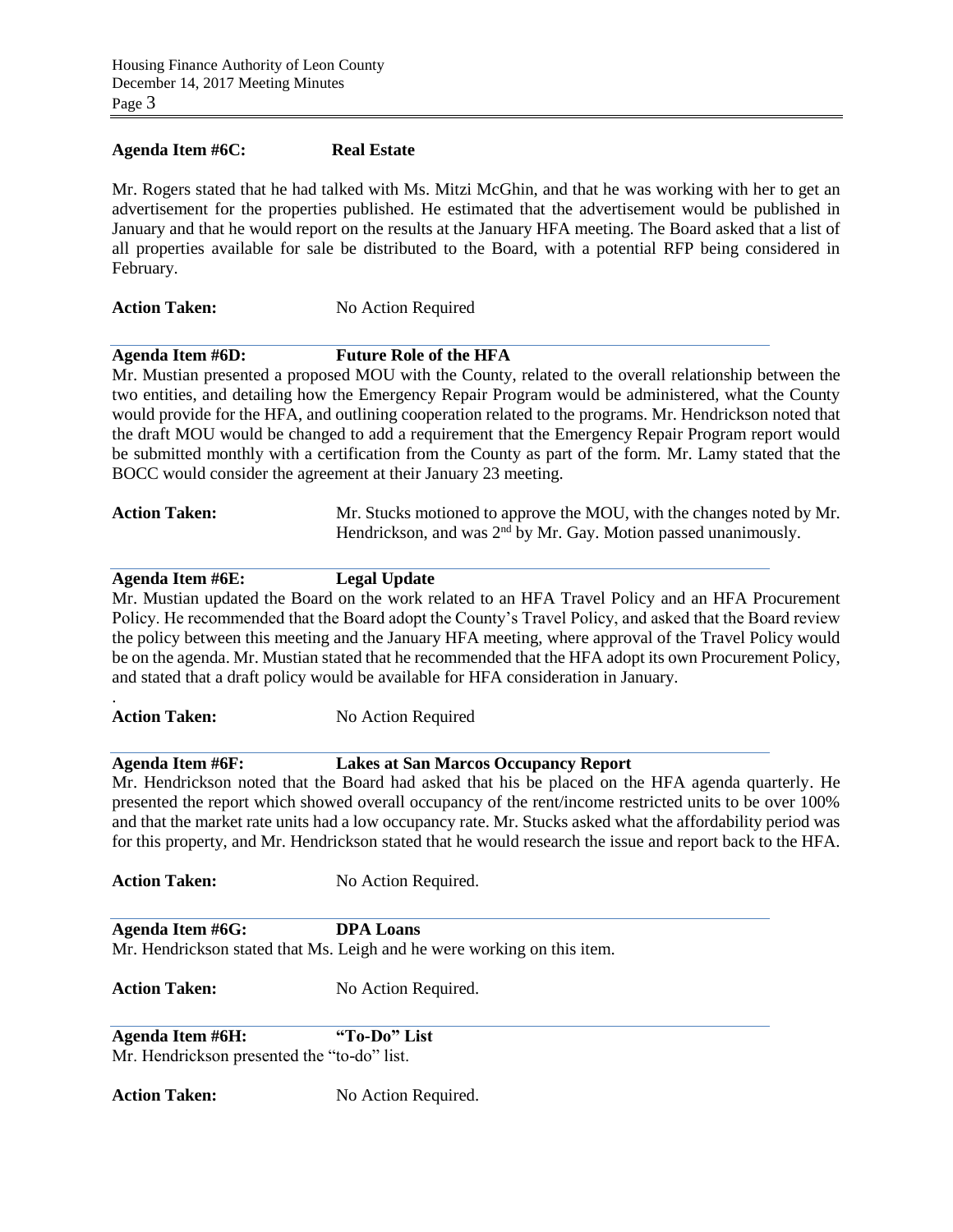| Agenda Item #6I & 6J<br>Mr. Hendrickson presented a legislative update.       | <b>State and Federal Legislative Update</b>                                                                                                                                                                      |
|-------------------------------------------------------------------------------|------------------------------------------------------------------------------------------------------------------------------------------------------------------------------------------------------------------|
| <b>Action Taken:</b>                                                          | No Action Required.                                                                                                                                                                                              |
| Agenda Item #7:<br>with other efforts to reduce crime. A discussion followed. | <b>New Business</b><br>Dr. Sharkey shared a discussion with County administration on how HFA activities could be coordinated                                                                                     |
| <b>Action Taken:</b>                                                          | No Action Required.                                                                                                                                                                                              |
| Agenda Item #8:                                                               | <b>Election of Officers</b>                                                                                                                                                                                      |
| for Board Officers, for one-year terms.                                       | Chairman Rogers stated that he had been honored to serve as Chair during the transition to independent<br>status for the HFA, and Board members thanked him for his service. He opened the floor for nominations |
| <b>Action Taken:</b>                                                          | Mr. Gay motioned to elect Tom Lewis as Chairman, and was $2nd$ by Mr.<br>Stucks. Motion passed unanimously.                                                                                                      |
|                                                                               | Mr. Lewis took the Chair.                                                                                                                                                                                        |
|                                                                               | Mr. Stucks motioned to elect Marnie George as Vice-Chair, and was 2 <sup>nd</sup><br>by Dr. Sharkey. Motion passed unanimously.                                                                                  |
|                                                                               | Dr. Sharkey motioned to elect Andrew Gay as Treasurer, and was 2 <sup>nd</sup> by<br>Ms. George. Motion passed unanimously.                                                                                      |
|                                                                               | Mr. Rogers motioned to elect Dr. Sharkey as Secretary, and was $2nd$ by<br>Ms. George. Motion passed unanimously.                                                                                                |
| Agenda Item #9:                                                               | <b>Adjournment</b>                                                                                                                                                                                               |

This meeting was adjourned at 12:10 P.M.

Tom Lewis, Chairman

\_\_\_\_\_\_\_\_\_\_\_\_\_\_\_\_\_\_\_\_\_\_\_\_\_\_\_\_\_\_\_ Jeffrey Sharkey, Secretary Date:

\_\_\_\_\_\_\_\_\_\_\_\_\_\_\_\_\_\_\_\_\_\_\_\_\_\_\_\_\_\_\_